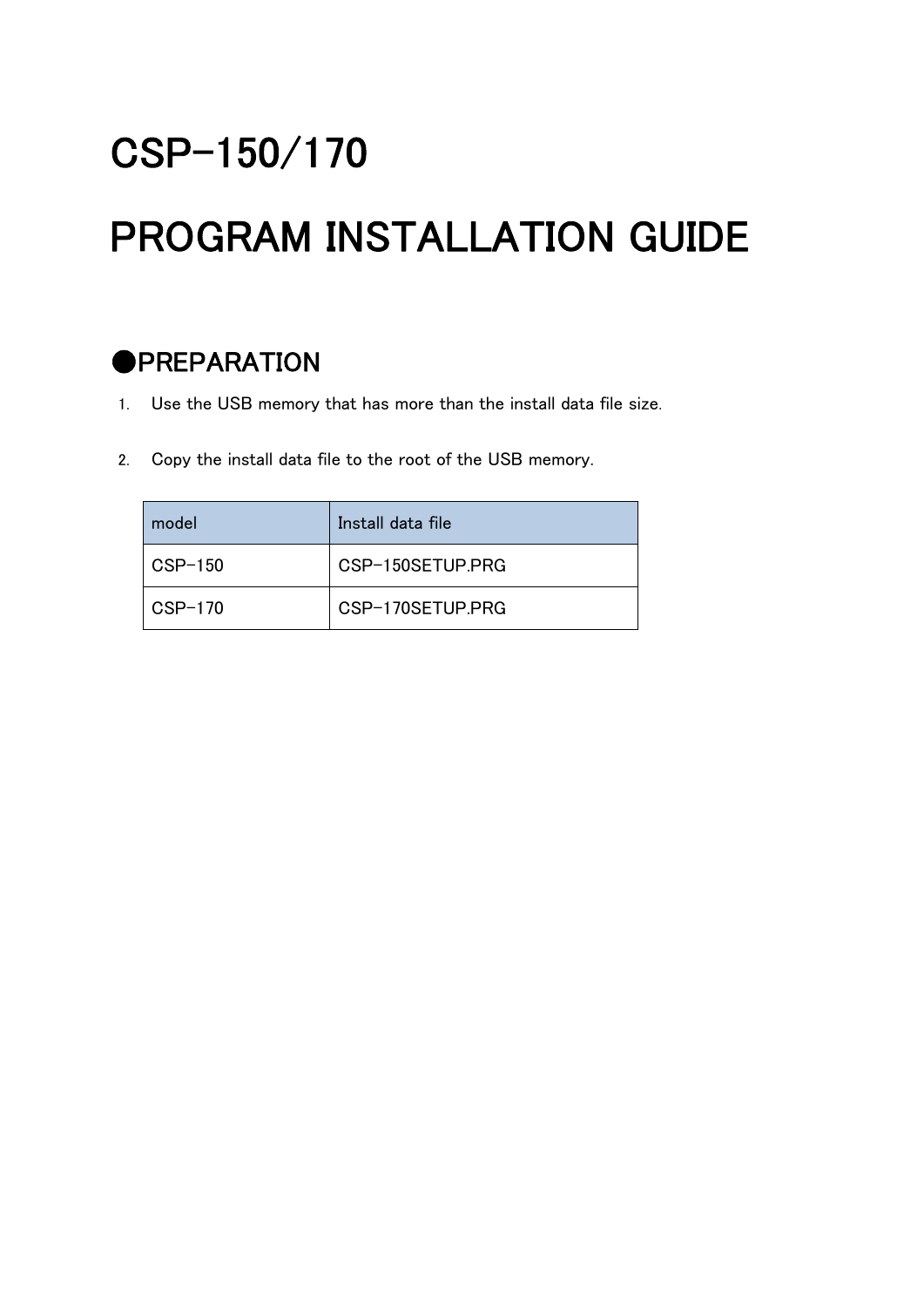#### ●INSTALLATION PROCEDURE

#### 【Note】Do not turn the power off and do not remove the media during the installation.

1. Turn the power switch on with holding down [FUNCTION] switch.

・The Stream Lights of the B♭-1 key light continuously.



2. Insert the USB memory including the install data to the USB to DEVICE terminal.



・The Stream Lights of the B♭-1 key flash in succession in a downward pattern.



3. When the preparation of installation has been completed, it will see the following screen is displayed.



・The Stream Lights of the A-1, B-1 keys light continuously.